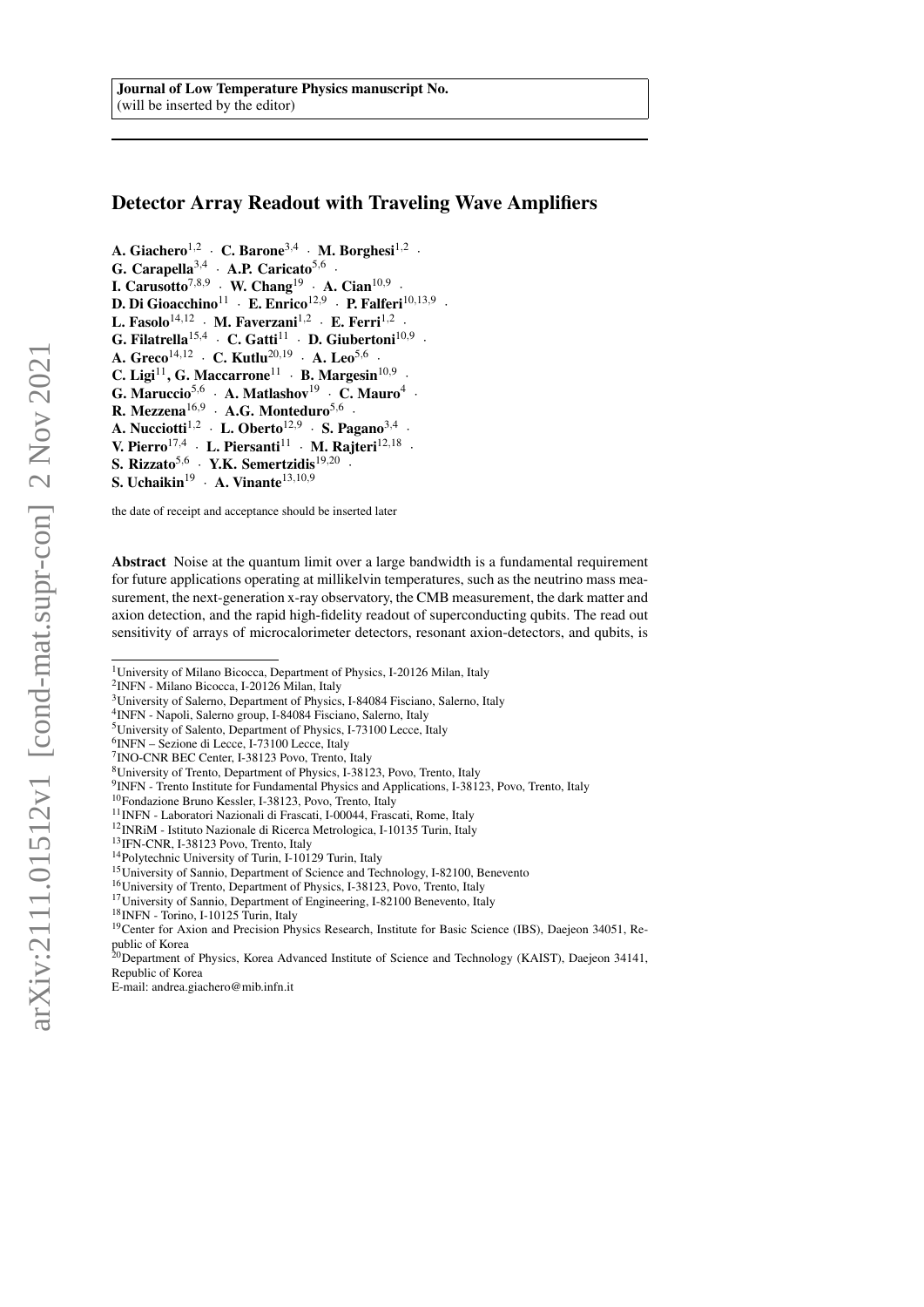currently limited by the noise temperature and bandwidth of the cryogenic amplifiers. The DARTWARS (Detector Array Readout with Traveling Wave AmplifieRS) project has the goal of developing high-performing innovative traveling wave parametric amplifiers (TW-PAs) with a high gain, a high saturation power, and a quantum-limited or nearly quantumlimited noise. The practical development follows two different promising approaches, one based on the Josephson junctions and the other one based on the kinetic inductance of a high-resistivity superconductor. In this contribution we present the aims of the project, the adopted design solutions and preliminary results from simulations and measurements.

Keywords Quantum noise, parametric amplifier, traveling wave, detector array read out, qubits read out

## 1 Introduction

A wide range of quantum technologies relies on the faithful detection of microwave sig-nals at millikelvin temperatures. This includes quantum computing with superconducting<sup>[1](#page-6-0)</sup> and spin<sup>[2](#page-6-1)</sup> qubits, multiplexed readout of particle and astronomical detectors (TESs<sup>[3](#page-6-2)[,4](#page-6-3)</sup> and  $MKIDs<sup>5,6</sup>$  $MKIDs<sup>5,6</sup>$  $MKIDs<sup>5,6</sup>$  $MKIDs<sup>5,6</sup>$ ) or the search for axionic dark matter with microwaves cavities <sup>[7,](#page-6-6)[8](#page-6-7)</sup>. These experiments often use amplifiers based on semiconductors (HEMT) with an high gain but with a noise 10–40 times above the standard quantum limit, the fundamental limit imposed by quantum mechanics<sup>[9](#page-6-8)</sup>. At microwave frequencies, Josephson Parametric Amplifiers (JPA)<sup>[10](#page-6-9)</sup> have demonstrated quantum-limited noise and are currently used in axion search and qubit read out. JPAs are still insufficient for addressing the needs of the above-mentioned applications. An alternative and innovative solution is based on parametric amplification exploiting the traveling wave concept. A Traveling Wave Parametric Amplifiers (TWPA) is designed by exploiting the signal (nonlinear) response of reactive parts (typically inductance) in a superconducting circuit. A large pump tone modulates this inductance, coupling the pump  $(f_p)$  to a signal  $(f_s)$  and idler  $(f_i)$  tone via frequency mixing such that  $2f_p = f_s + f_i$  (4-wave mixing, 4WM) or  $f_p = f_s + f_i$  (3-wave mixing, 3WM). The nonlinear inductance can be implemented by means of Josephson Junction (JJ) and Kinetic Inductance (KI) of superconductors. The relationship is, at the first order,  $L(I) = L_0[1 + (I/I_c)^2]$ , where in JJ,  $I_c$  is the junction critical current, while in KI,  $I_c$  is the superconductor critical current. At  $I < I_c$ , junctions are dissipationless and act as nonlinear inductors.

In recent times, the concept of a parametric amplifier with microwaves travelling along a transmission line with embedded Josephson junctions (TWJPA) was developed in several groups [11,](#page-6-10)[12](#page-6-11). These devices have already demonstrated quantum-limited noise and are used to readout superconducting qubit <sup>[13](#page-6-12)</sup>. TWPA based on KI, called Dispersion-engineered Traveling Wave Kinetic Inductance (DTWKI) parametric amplifier or Kinetic Inductance Traveling Wave Parametric amplifier (KI-TWPA or in short-form KIT), was originally proposed by J. Zmuidzinas group at Caltech in 2012 and the first demonstrators have been produced after few years of development by Caltech<sup>[14](#page-6-13)</sup> and NIST<sup>[15](#page-6-14)</sup>. Recent results showed a noise very close to the quantum limited performance with a gain around 15 dB over a 5 GHz bandwidth<sup>[16](#page-6-15)[,17](#page-6-16)</sup>. These results highlight the potential of parametric amplifiers. However, they also show that significant progress is still needed to achieve the required gain, bandwidth, and noise performance with acceptable power dissipation.

The Detector Array Readout with Traveling Wave Amplifiers (DARTWARS) is a threeyear project funded by the Italian Institute for Nuclear Physics (INFN) starting from 2021 that aims to fulfil these requirements. The technical goal is to achieve a gain value around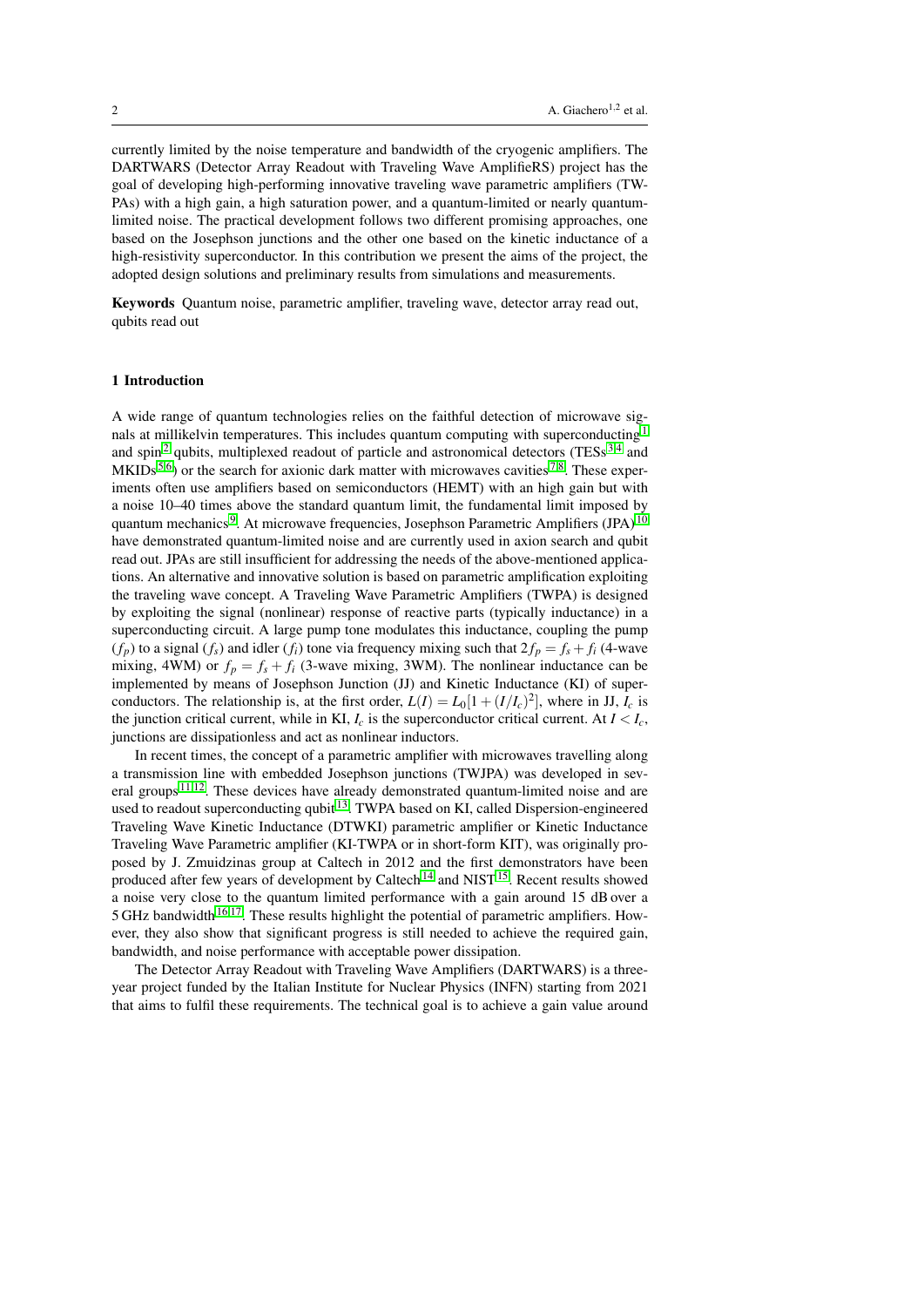

<span id="page-2-0"></span>Fig. 1 (left) Gain in the 3WM regime as a function of signal frequency *f<sup>s</sup>* for a JTWPA implementing the RPM scheme calculated for different pump frequencies by exploiting the Coupled Modes Equations approach (CME-2). (right) Gain in the Three-Wave Mixing regime as a function of signal frequency  $f_s$  for a JTWPA implementing the QPM scheme, calculated for different normalized pump amplitudes (*Apo*) by exploiting the Coupled Modes Equations approach (CME-2).

20 dB, comparable to HEMT, a high saturation power (around -50 dBm), and a quantum limited or nearly quantum limited noise ( $T_N < 600$  mK). These features will lead to reading out large arrays of detectors or qubits with no noise degradation. The development of two different approaches is surely more demanding in terms of time and costs but, for sure, is the best way to maximize the success of the action.

## 2 TWJPA Design

Josephson junctions based Traveling Wave Parametric Amplifiers are composed by a coplanar waveguide (CPW) embedding a chain elementary cells containing Josephson Junctions (eg. rf-SQUIDs). The nonlinear behaviour can be tuned using an external magnetic field or a DC bias that flows in the signal line, allowing it to work as a three-wave mixer [18](#page-6-17) or a four-wave mixer. The DARTWARS design follows the quantum model developed by IN-RiM[19](#page-6-18)[,20](#page-6-19), a coupled mode equation approach to describe the behaviour of a TWJPA in the few-photons or even single-photon level.

To avoid power leakage into higher frequency tones the CPWs are equipped with a modified dispersion relation following two different approaches, the Resonant Phase Matching (RPM) and the Quasi-Phase Matching (QPM) techniques. RPM (figure [1,](#page-2-0) left) uses a reduced plasma frequency mixed to a periodic load of LC resonators to create mismatch among the traveling tones, in order to suppress higher harmonic generation, and re-phrase just the signal tone that is meant to be amplified through the opening of a bandgap in the dis-persion relation<sup>[21](#page-6-20)</sup>. On the contrary, OPM (Fig. [1,](#page-2-0) right) uses a mix of low plasma frequency and a sign modulation of the nonlinearity into the medium to suppress higher harmonic generation and stimulate amplification by changing the phase of the traveling waves of  $\pi$  after a coherence length has been reached  $^{22}$  $^{22}$  $^{22}$ .

During 2021 INRiM developed a modified version of the quantum model <sup>[19](#page-6-18)</sup>, which implements in its mathematical structure the modified dispersion relation given by the RPM technique. The study highlights how the presence of the RPM helps reduce the phase mismatch between the traveling tones given by the low plasma frequency (35 GHz), enhancing the overall gain of several dB respect to the case where RPM is not used. Moreover, a numerical study on the QPM approach has been performed through a Coupled Mode Equations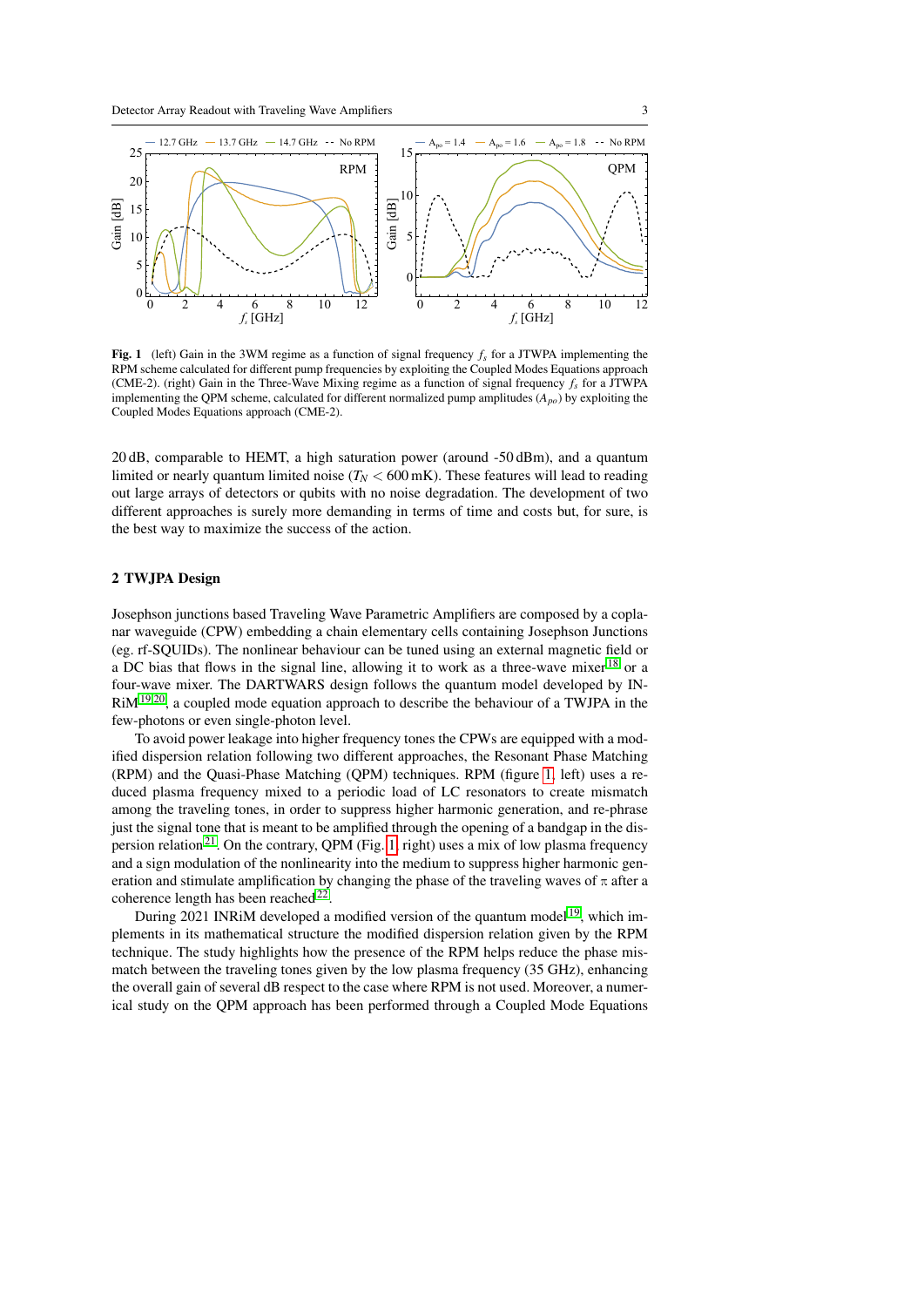(CME) method<sup>[23](#page-6-22)</sup>. The CME method takes into account modes at frequency as high as the fifth pump harmonic, meaning that the power dispersion of the pump into higher harmonics can be quantitatively studied and monitored.

The physical implementation of the circuit components occurred through electromagnetic simulations performed with the software Sonnet Suite. The RPM technique needs shunt resonators with resonant frequency very close to the pump frequency, hence in the range 10-15 GHz depending on the working band, and a reduced plasma frequency, around 35 GHz. These facts require the presence of large capacitances in the resonators and shunting the Josephson junctions, that can be reached by adding an extra layer of dielectric material in the layout so as to allow the use of parallel plate capacitors. The same result can be achieved using extended 2D planar resonators and large area Josephson junctions. The former approach allows reducing the areas of the Josephson junctions at the cost of adding a layer of dielectric material. The Sonnet Suite has been used to realise the physical layout of the devices in the presence and absence of the extra dielectric layer, that has been chosen to be SiO2 and a-Si:H. The physical implementation of QPM-JTWPA does not require resonators but just a poling of the rf-SQUIDs and a reduced plasma frequency, that again can be reached by enlarging the area of the Josephson junctions.

## 3 TWJPA Fabrication

The preliminary characterization of the first TWJPA prototypes fabricated at INRiM highlighted the presence of unwanted effects ascribable to an inhomogeneity in the area of the fabricated Josephson Junctions (JJs). These first prototypes were fabricated exploiting a well-established nanofabrication technology based on electron beam lithography (EBL) on a double layer polymeric mask (bottom layer realized with the copolymer MMA(8.5)MAA EL11 and top layer realized with 950K PMMA A4, both by KayakuAM) followed by an Aluminium e-gun evaporation exploiting the Niemeyer-Dolan technique. The realization of thousands of micrometric structures, such as those present in a TWJPA architecture, in the range of time in which the lithographic system is stable and predictable requires the use of a large beam current, causing a reduction in the pattern resolution and hence the origin of a spread in the areas of the JJs. To overcome this issue, in the first half of 2021, INRiM started to fabricate new TWJPAs exploiting a two-step lithography approach. The lithography of the components with a resolution bigger than 1 µm were realized with an UV laser writer (µPG-101 from Heidelberg) exploiting a polymeric mask realized with the reverse image photoresist AZ 5214 E from Microchemicals GmbH. To reach the desired resolution for this process over large areas, up to 2" diameter, many process parameters have been tuned (spinning protocol, power of the UV laser, bake time and temperature of the mask and time of the development). The second lithography step, reserved to the features smaller than 1 µm, will be realized with EBL. This will guarantee the use of a small beam current and hence an increase in the resolution of the process. Moreover, to further reduce the JJ areas inhomogeneity due to the overlap of unpredictable rounded edges, a new design for these structures is under development. This design will exploit a new double layer mask made with LOR 20B and 950K PMMA A4, both from KayakuAM. Preliminary characterization of the lithography and development of this mask have been already performed during the first half of 2021. To realize TWJPA architectures that need the presence of a dielectric layer, during the first half of 2021 INRiM grown and characterized thin films of SiO2 and a-Si:H realized with an Inductively Coupled Plasma Chemical Vapour Deposition system (PlasmaPro 100 ICPCVD by Oxford Instruments). Several samples, realized at different substrate tempera-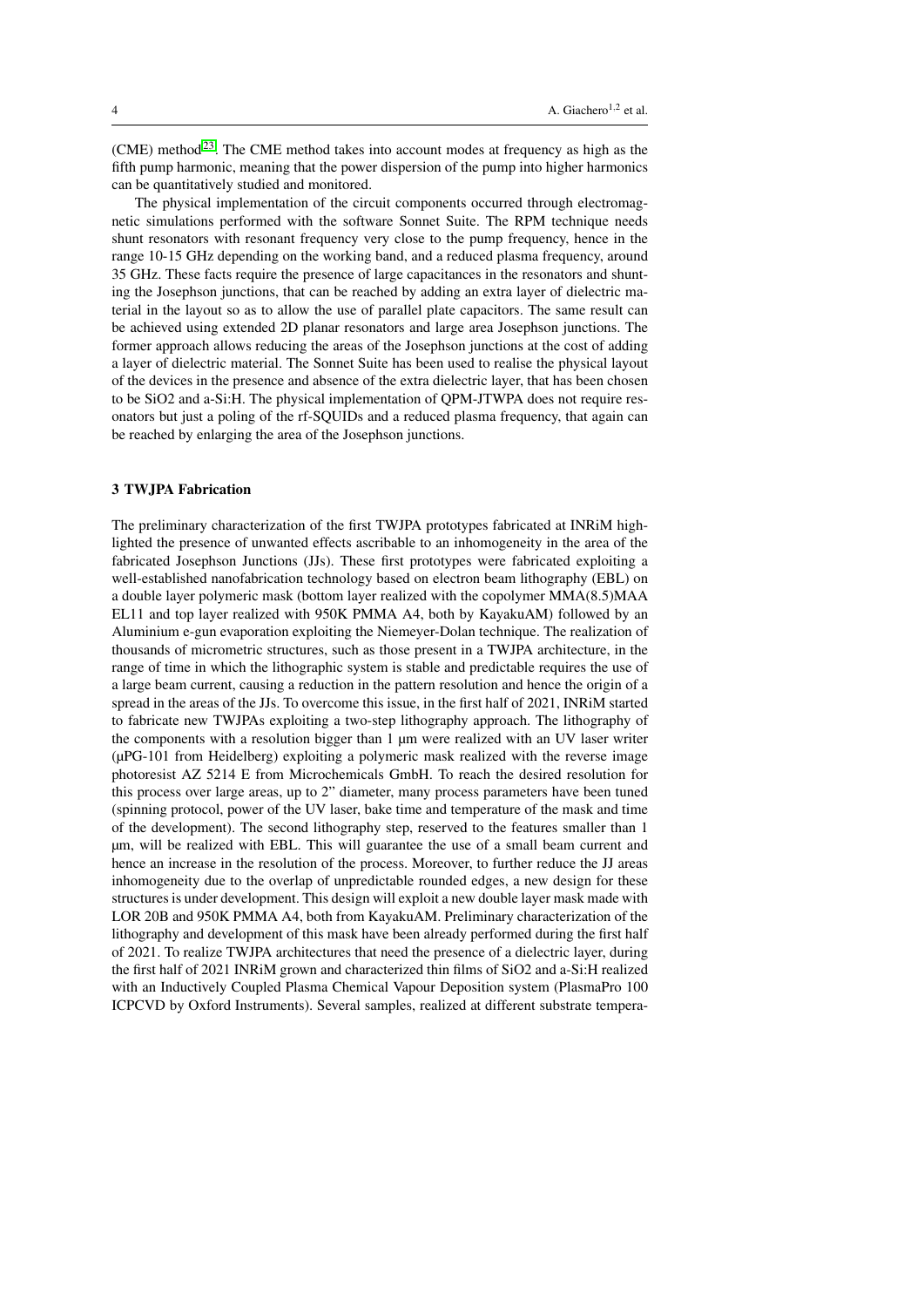

<span id="page-4-0"></span>

tures (from 200 to 350 $\degree$ C), were preliminary analyzed with spectroscopic ellipsometric and FTIR (Fourier-transform infrared spectroscopy) measurement.

#### 4 KI-TWPA Design

Traveling wave amplifiers require both momentum conservation, i.e., phase matching, and energy conservation for the pump, signal, and any idlers that are generated. For the KI-TWPA device, momentum conservation can be attained by i) dispersion engineering of the CPW with periodic loadings that create a frequency gap or by ii) an artificial transmission line, also known as a lumped-element transmission line, that uses lumped-element inductors and capacitors instead of the distributed inductances and capacitances in a conventional transmission line. The characteristic impedance of the transmission line is modified every one-sixth of a wavelength at a frequency slightly above the pump frequency  $f_p$  to form a wide stopband at  $3f_p$ . In addition, every third loading is modified in length (longer or shorter relative to the first two) to create a narrow stopband near  $f_p$ . Placed just below this narrow stopband, the pump tone picks up additional phase shift to fulfill the phasematching condition, while its third harmonic is suppressed by the  $3f_p$  stopband. As a result, exponential gain can be achieved over a broad bandwidth of more than one-half the pump frequency. CPW amplifiers, made in NbTiN, achieved 15 dB gain with a transmission line 2 m long<sup>[14](#page-6-13)</sup>. More recent versions based on lumped elements, and made of NbTiN, achieved comparable gains with a transmission line  $33 \text{ cm}$  long<sup>[17](#page-6-16)</sup>. The advantage of the lumped element approach is that a shorter transmission line results in a higher fabrication yield $24$ . In addition, the long CPW line could cause an impedance mismatch which is the likely cause of large ripples in the gain profile. As a result, the amplifier chip heats up, due to the strong pump tone, creating an excess of thermal noise. Considering all of these advantages, the goal of the DARTWARS project is to design KI-TWPA prototypes as a weakly dispersive artificial transmission line implemented by lumped-element inductors and capacitors (see Fig. [2](#page-4-0) as example).

## 5 KI-TWPA Fabrication

The first aim is to tune the fabrication process in order to realize parametric amplifiers in NbTiN with a critical temperature around  $T_c = 15 \text{ K}^{24}$  $T_c = 15 \text{ K}^{24}$  $T_c = 15 \text{ K}^{24}$  and a kinetic inductance around  $L_k = 10 \text{ pH/square}^{17}$  $L_k = 10 \text{ pH/square}^{17}$  $L_k = 10 \text{ pH/square}^{17}$ . To achieve these requirements a new sputtering system based on a KS 800 C Cluster provided by Kenosistec S.r.l. is currently being commissioned and tuned at the Fondazione Bruno Kessler - Center for Materials and Microsystems (FBK–CMM). The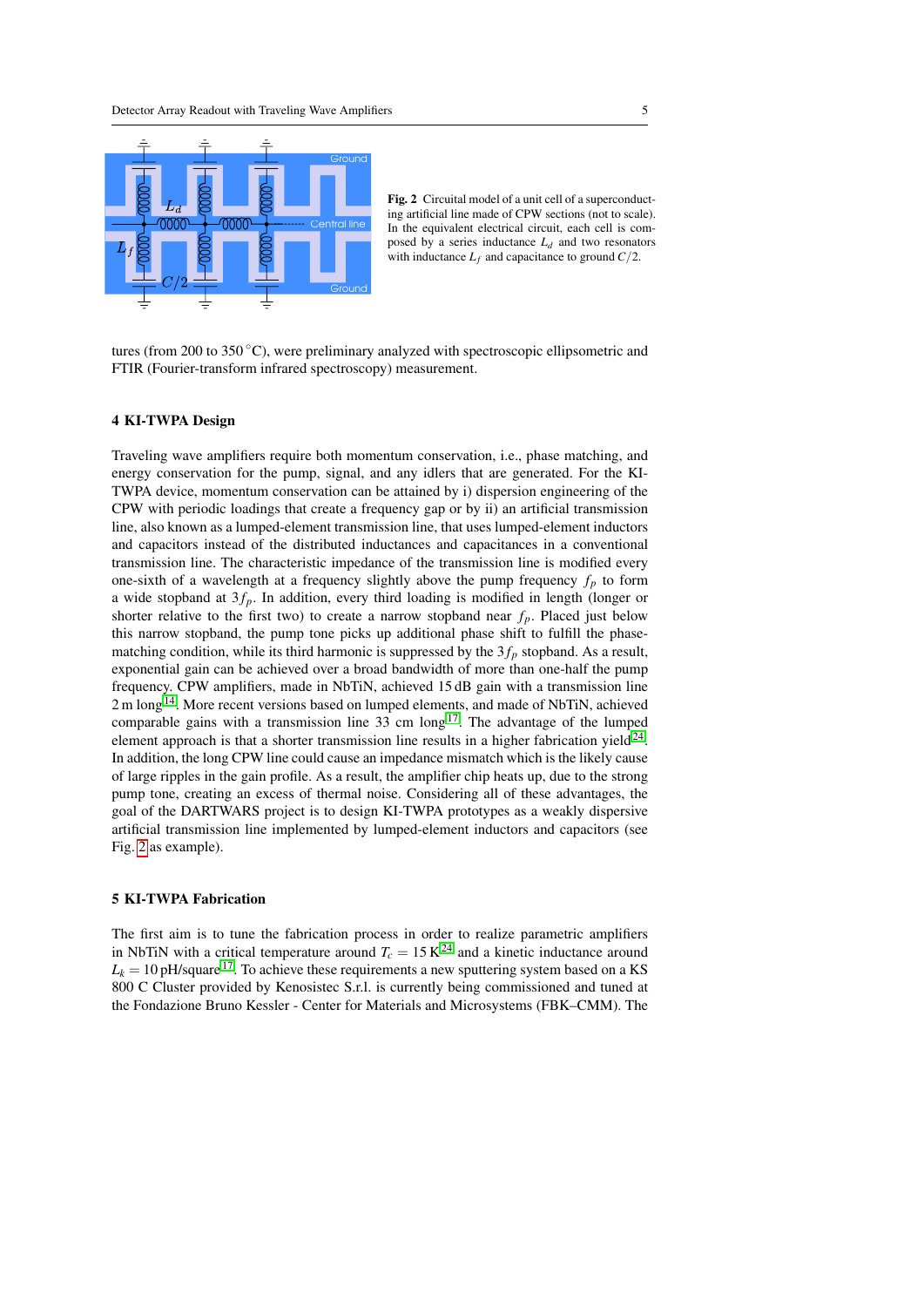

<span id="page-5-0"></span>

cluster is composed of two deposition chambers and a chamber for loading and transfers. Each deposition chamber is equipped with 4 Magnetron cathodes and turbomolecular pump able to reach a base vacuum of  $5 \cdot 10^{-9}$  mbar. The system is capable of handling 6" wafers and allows heating of substrates up to 400 ◦C. Deposition can be performed by reactive sputtering, by injecting Nitrogen, and by co-sputtering using two cathodes at the same time. In preliminary phases the system has been tested with deposition of Niobium (Nb) and Niobium nitride (NbN), finding a good match with the literature<sup>[25](#page-6-24)</sup>.

Most of the NbTiN film depositions have been done with the reactive sputtering technique using a target of  $Nb<sub>0.66</sub>Ti<sub>0.34</sub>$  alloy which reduces the number of parameters to optimize. All films have been deposited on oxidized Si-wafers heated up to 400 ◦C. In these tests the chamber pressure was kept at  $3 \cdot 10^{-3}$  mbar with an Ar flow of 50 sccm while the N<sub>2</sub> flow was verified from 5 to 22.5 sccm. As shown in Fig. [3](#page-5-0) the highest critical temperature of  $T_c = 14.08$  K has been obtained at a low N<sub>2</sub> flow with a very narrow transition of 4 mK. This film resulted tensile with an estimated sheet resistance of  $1312 \text{ n}\Omega \text{m}$ . The residual resistance ratio of the films resulted in the order of 1. For all films the kinetic inductance has been calculated based on the gap of the BCS theory and the sheet resistance and extrapolated for a film thickness of 30 nm , see Fig. [3.](#page-5-0) The next tests will explore in more detail the region with the highest transition temperature and to see if it is possible to obtain more compressive films by rising the process pressure. The first KI-TWPA prototypes are foreseen in 2022 and will be produced exploiting the optimized deposition and etching procedures developed during 2021.

The first KI-TWPA prototypes are foreseen in 2022 and will be produced exploiting the optimized deposition and etching procedures developed during 2021.

# 6 Conclusion and Future Plans

TWPA are promising candidates as quantum limited microwave amplifiers for applications in fundamental physics experiments and quantum computing. The DARTWARS project aims to develop high performances TWPA by exploring new design solutions, new materials, and advanced fabrication processes.

Acknowledgements This work is supported by the European Union's H2020-MSCA Grant Agreement No. 101027746, by the Italian Institute of Nuclear Physics (INFN) within the Technological and Interdisciplinary research commission (CSN5), by the Institute for Basic Science (IBS-R017-D1) of the Republic of Korea.